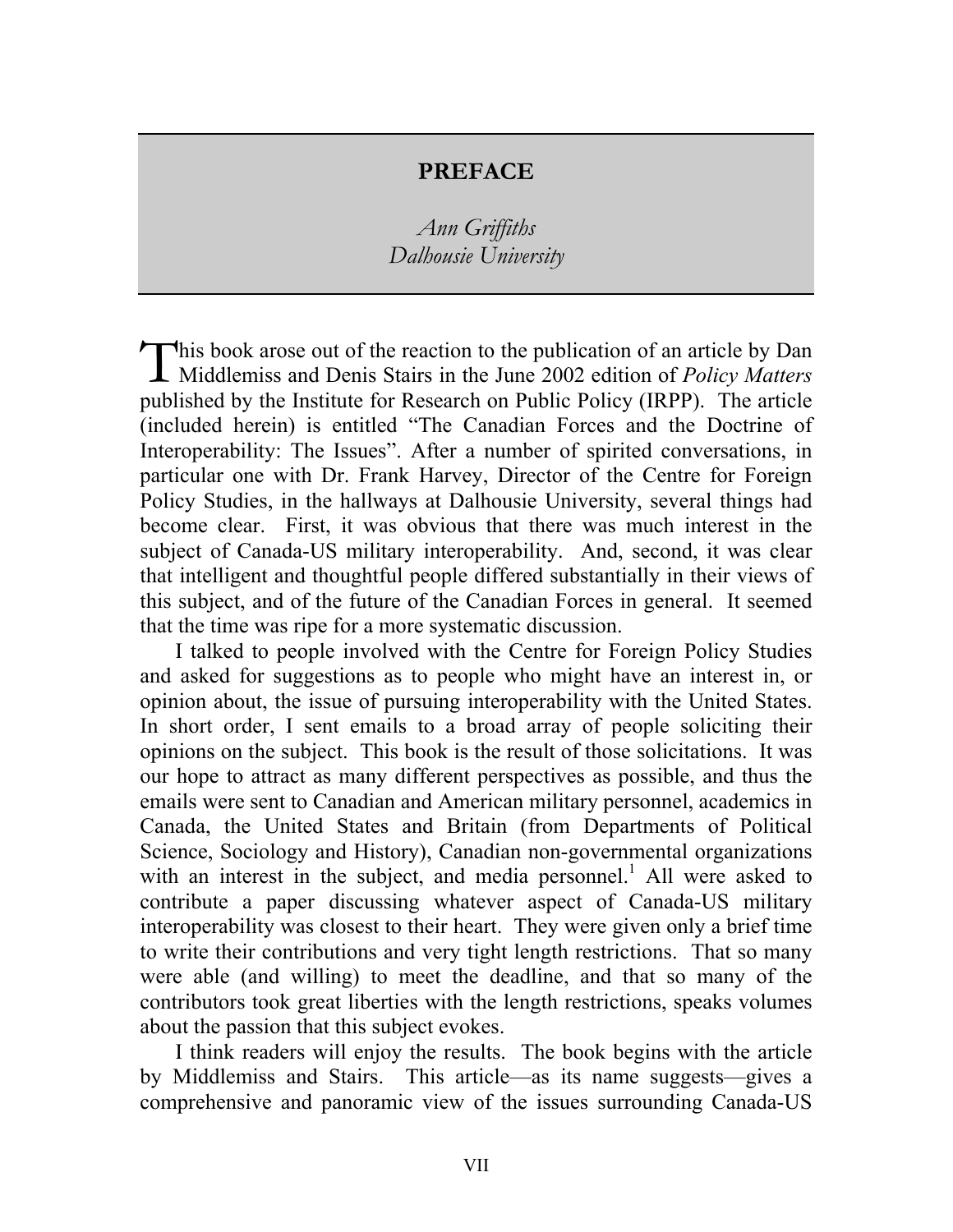interoperability. The papers included in Part Two, "The Debate", are uniformly interesting and entertaining. They range from discussions of specific military interactions, to historical consideration of the Canada-US military relationship, to broader discussions of security and military policy.

The contributions relating to specific military subjects discuss issues as diverse as interactions between the Canadian and American Navies, Canada-US interaction in NORAD, and the NATO experience of interoperability. In general, these contributions indicate that the cooperation between Canadian and American armed forces has been extremely beneficial and useful in terms of serving both military and political objectives and, thus, far relatively painless in terms of dragging Canada into military skirmishes from which it wishes to remain clear.

Other selections in Part Two examine the doctrine of interoperability itself, the challenges of living next door to a "hyperpower", the difficulties of dealing with the United States in matters of security in the aftermath of September  $11<sup>th</sup>$ , the resistance of the Canadian military to being relegated to "niche" status, the unwillingness (or inability) of Canadian politicians to make hard decisions about the Canadian military, and the Canadian tradition of military free-riding while expecting a seat at every table.

A number of important points become clear from reading this book. First, there is a sense of inevitability—Middlemiss and Stairs paint a picture of a train rolling downhill without brakes. Unless Canadians are willing to pump huge resources into the military and are willing to take a stand alone on some international issues, we either have to work with the United States or we have to abandon the Canadian tradition of internationalism. Second, it also seems clear from many of the articles—although this point is perhaps made more implicitly—that there is an unhappiness with Canadian politicians who have abrogated their policy-making role in terms of the military and defence/security policy, and who have continually expected the Canadian Forces to do more and more while giving them less and less. And third, the Middlemiss/Stairs article and many other articles in this book indicate that while adopting interoperability with the United States *may* be a good idea and *may* be Canada's only option, it is too important a position for Canada to drift into without serious consideration in Parliament and without public discussion. To further Middlemiss and Stairs' analogy, it would be better to make a conscious decision to get into bed with the United States, rather than just waking up there one morning with a terrible headache and no recollection as to how or when we got there.

This book owes a great debt to Hugh Segal, President of the IRPP, and Suzanne Ostiguy McIntyre, Vice-President, Operations, for giving the